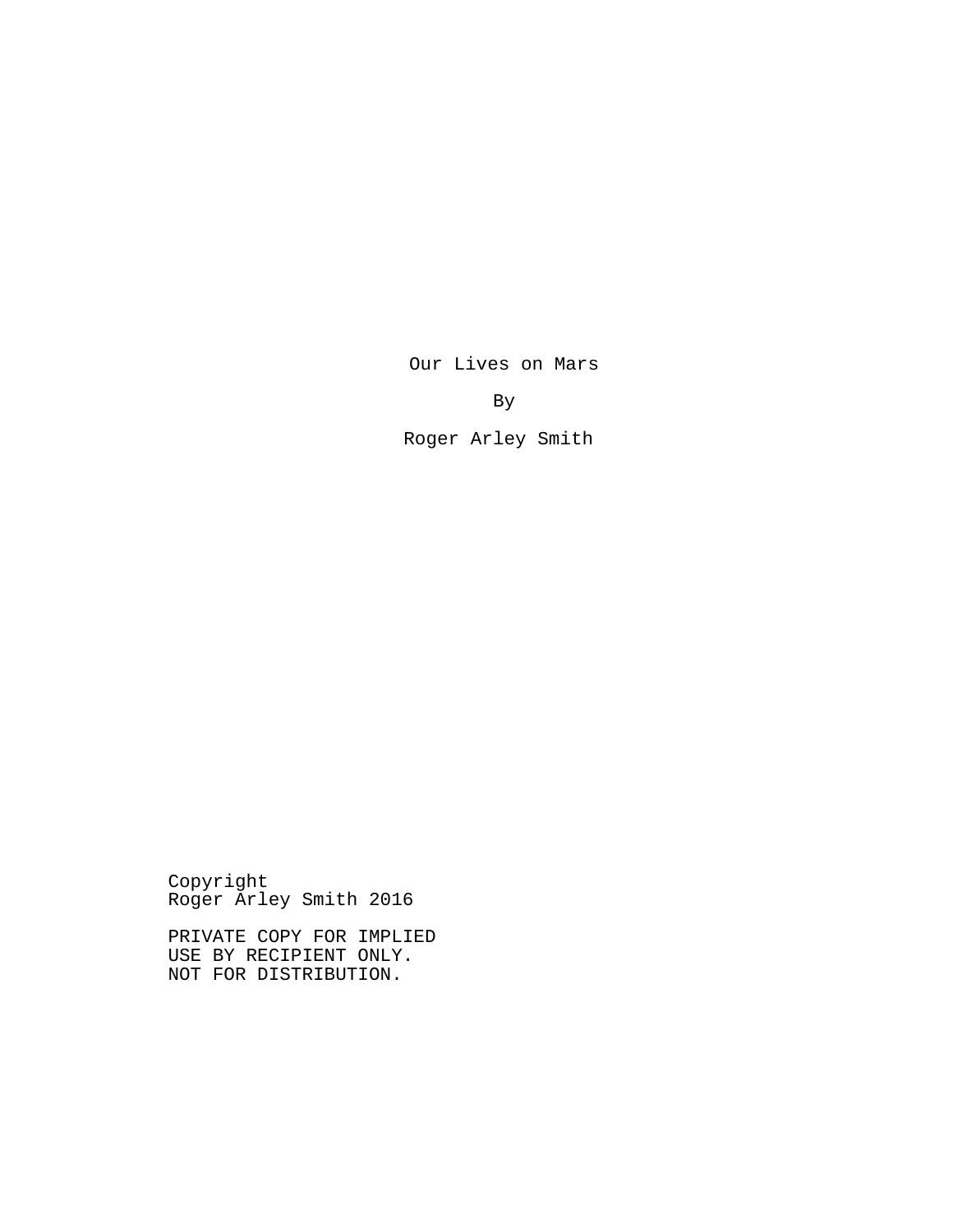EXT. OCEAN, EARTH, MARS (1) Images of ships and land vehicles. Mars. Splash down.

> V.O. [SINGLE VOICE] Any long journey is something we usually prepare for, and when we're going somewhere we haven't ever visited, we're probably going to plan that journey very carefully. (beat) Sometimes we need to think about the return trip. Then there are times when we know we'll have to stay and make the best of a new home. But before we go, we always think about what to take with us (beat) and what to leave behind.

EXT. PLAYGROUND AND HOUSE, DAY (2)

Images of children playing. Exploring. Coloring in a rocket.

V.O. [TWO VOICES] Venturing into the unknown is what we do. We take risks because we hope for something better. (beat) A better future for our children.

INT: MAP ROOM (3)

Maps from European exploration of North America. The ocean.

V.O. [TWO VOICES] People came to the new world for that reason, taking the opportunity to leave things behind for good. They were looking for freedom. For equality. For justice.

EXT. LAUNCH SITE, DAY (4)

Images of rocket launches. Space imagery.

V.O. [SINGLE VOICE] Pretty soon there will be a chance to go from from the new world (beat) to a new planet. That will present a unique chance to leave some old ideas behind. We only need to take the culture of merit and innovation that helps us to leave in the first place: That modern system is the engine for the journey.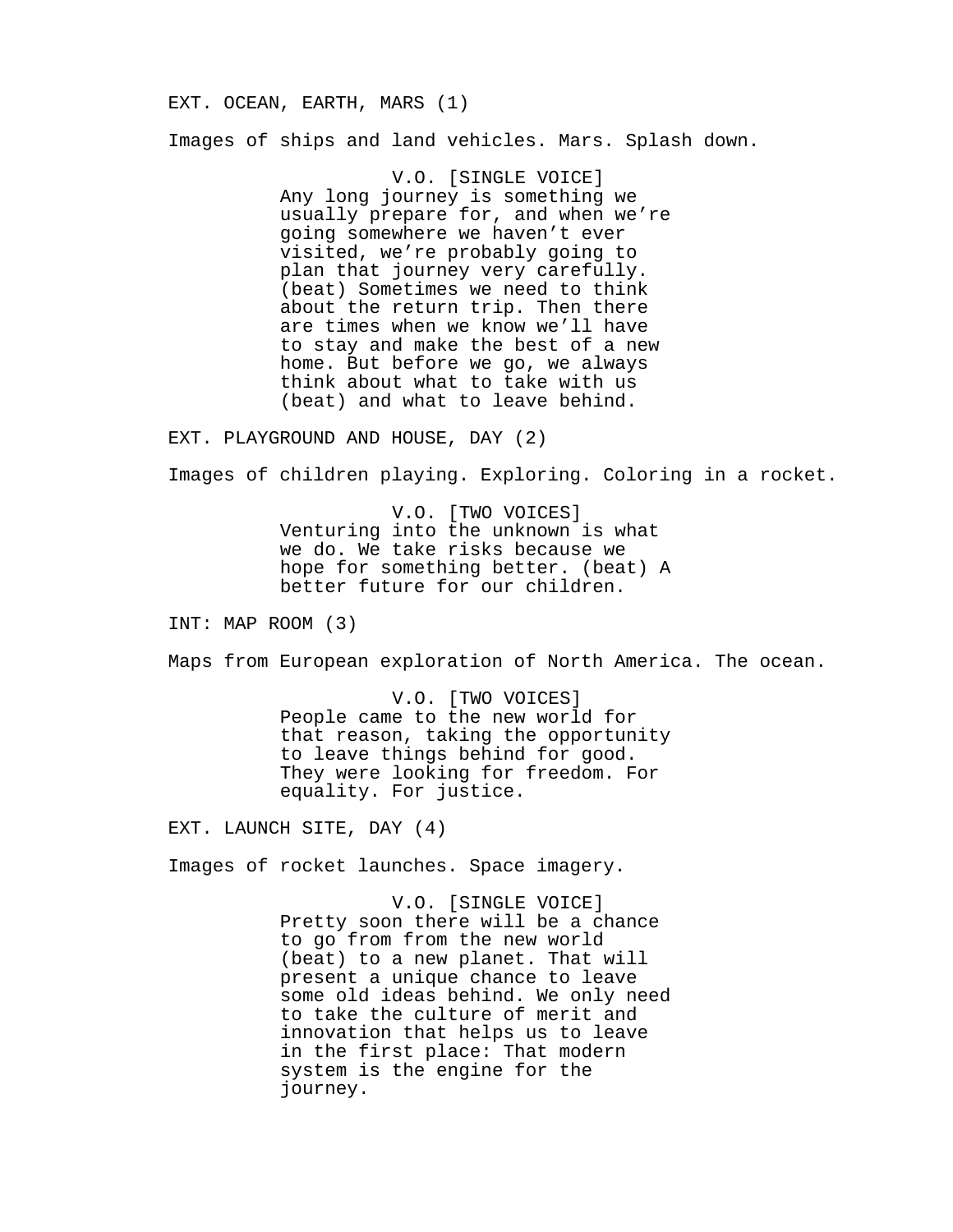EXT. SHOP WINDOW, MARINA, HIGHWAY, DAY (5)

Toy queen novelty dolls. Children with parents. Images of puppet show. Discarded suitcase on side of highway as traffic passes at speed.

> V.O. [SINGLE VOICE] Some ideas from the old-world are still with us, but leaving old beliefs in the past defines progress. It's called moving on. That can take will power. It can even mean taking a stand. But it's worth it if ways of treating people as better or worse than others can be forgotten. (beat) Some baggage should be left behind. A new home for humanity must be a land of freedom for those brave enough to create a better world.

INT. CABIN OF VESSELS, LIBRARY (6)

Navigation equipment. Astronauts. Declaration of Independence (Printed version by J Dunlap) and signatures (from Olive Branch petition: Sam and John Adams, Thomas Jefferson, Benjamin Franklin).

> V.O. [THREE VOICES] When we leave Earth, we'll need to be sure we're on the right course in every way. So is it ever too early to start thinking about what lives could be like on Mars or whatever new home future generations are heading for? Once living there they will want to see their rights in writing. They will need to know that all are equal: (beat) Equal before the law, with a government of laws. They will need to be sure they can choose all their leaders, and that they have an equal chance to be leaders. They will want to be free to chase their destinies no matter who they are.